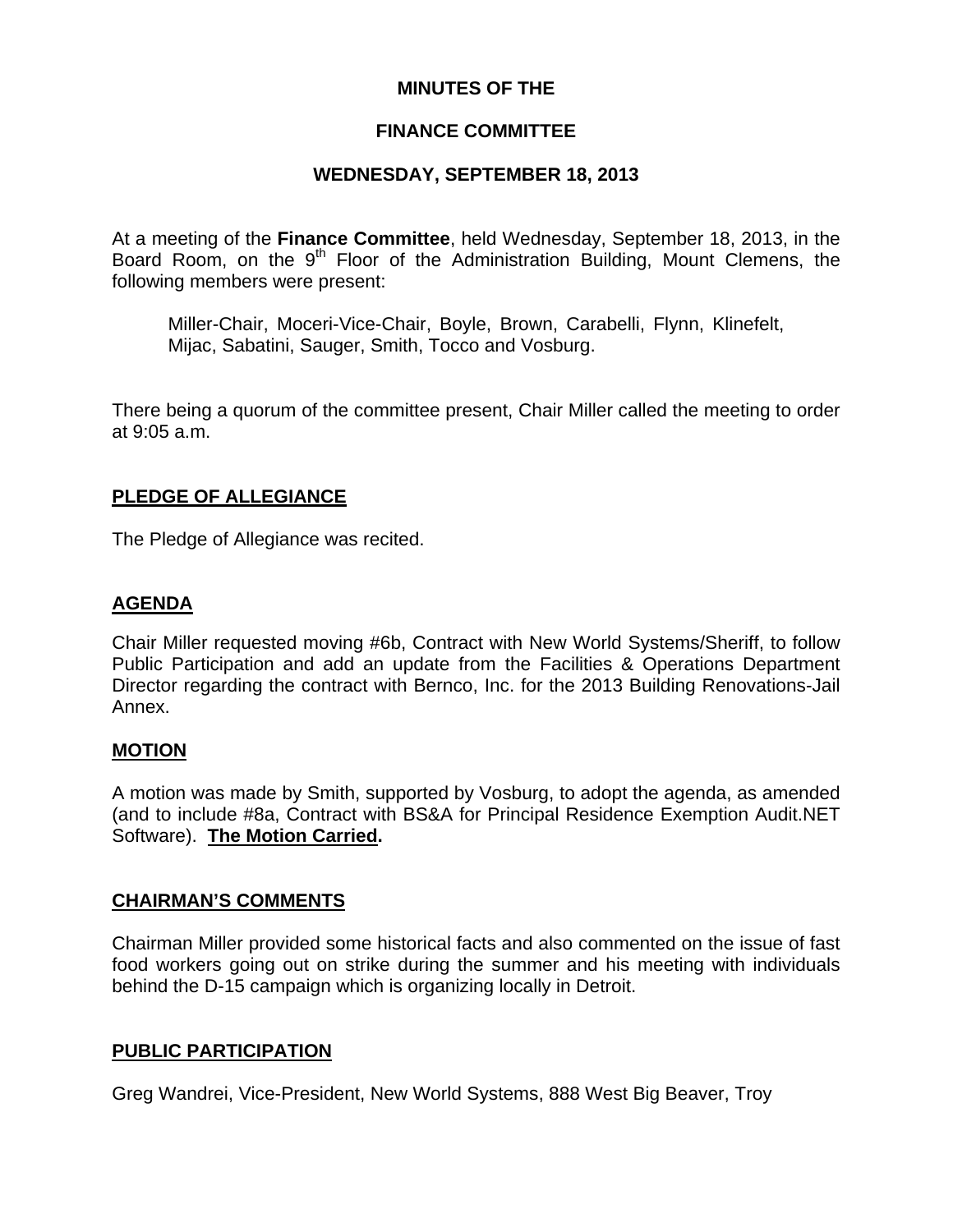# **RECOMMENDATIONS FROM 9-10-13 JUSTICE & PUBLIC SAFETY COMMITTEE MEETING**

# **CONTRACT WITH NEW WORLD SYSTEMS FOR PURCHASE OF COMPUTER AIDED DISPATCH AND RECORDS MANAGEMENT SYSTEMS/SHERIFF**

# **COMMITTEE RECOMMENDATION – MOTION**

A motion was made by Vosburg, supported by Sauger, to recommend that the Board of Commissioners concur with the Sheriff's Office request to purchase a Computer Aided Dispatch (CAD) and Records Management System (RMS) from New World Systems; total price is \$2,193,577, with funding available through: \$1,191,274 from CGAP/EVIP Grant, \$335,000 from 2010 COPS Grant, \$207,000 from Clinton Township and \$460,303 from Sheriff's SET Forfeiture Fund; further, a copy of this Board of Commissioners' action is directed to be delivered forthwith to the Office of the County Executive.

Sheriff Wickersham gave an overview of the contract.

The following commissioners spoke: Vosburg, Carabelli, Brown, Sauger, Miller and Smith.

Chair Miller called for a vote on the motion and **THE MOTION CARRIED.** 

## **AGREEMENT WITH ST. CLAIR COUNTY FOR DETENTION SERVICES/JJC**

## **COMMITTEE RECOMMENDATION – MOTION**

A motion was made by Sauger, supported by Vosburg, to recommend that the Board of Commissioners approve the inter-county agreement between Macomb County and St. Clair County providing detention services for all St. Clair County's youth as ordered by a St. Clair County Judge or Referee; further, a copy of this Board of Commissioners' action is directed to be delivered forthwith to the Office of the County Executive.

The following commissioners spoke: Flynn, Vosburg, Smith and Miller.

Chair Miller called for a vote on the motion and **THE MOTION CARRIED.** 

## **DISCUSSION REGARDING CONTRACT WITH BERNCO, INC./2013 BUILDING RENOVATIONS – JAIL ANNEX**

Lynn Arnott-Bryks, Director of the Facilities & Operations Department, gave an overview of the project which included its scope as well as research done in response to concerns expressed at yesterday's Infrastructure Committee meeting. Reference information provided included a list of projects completed by Bernco and a list of pastproject experience for the Daily Company and for Cedroni Associates.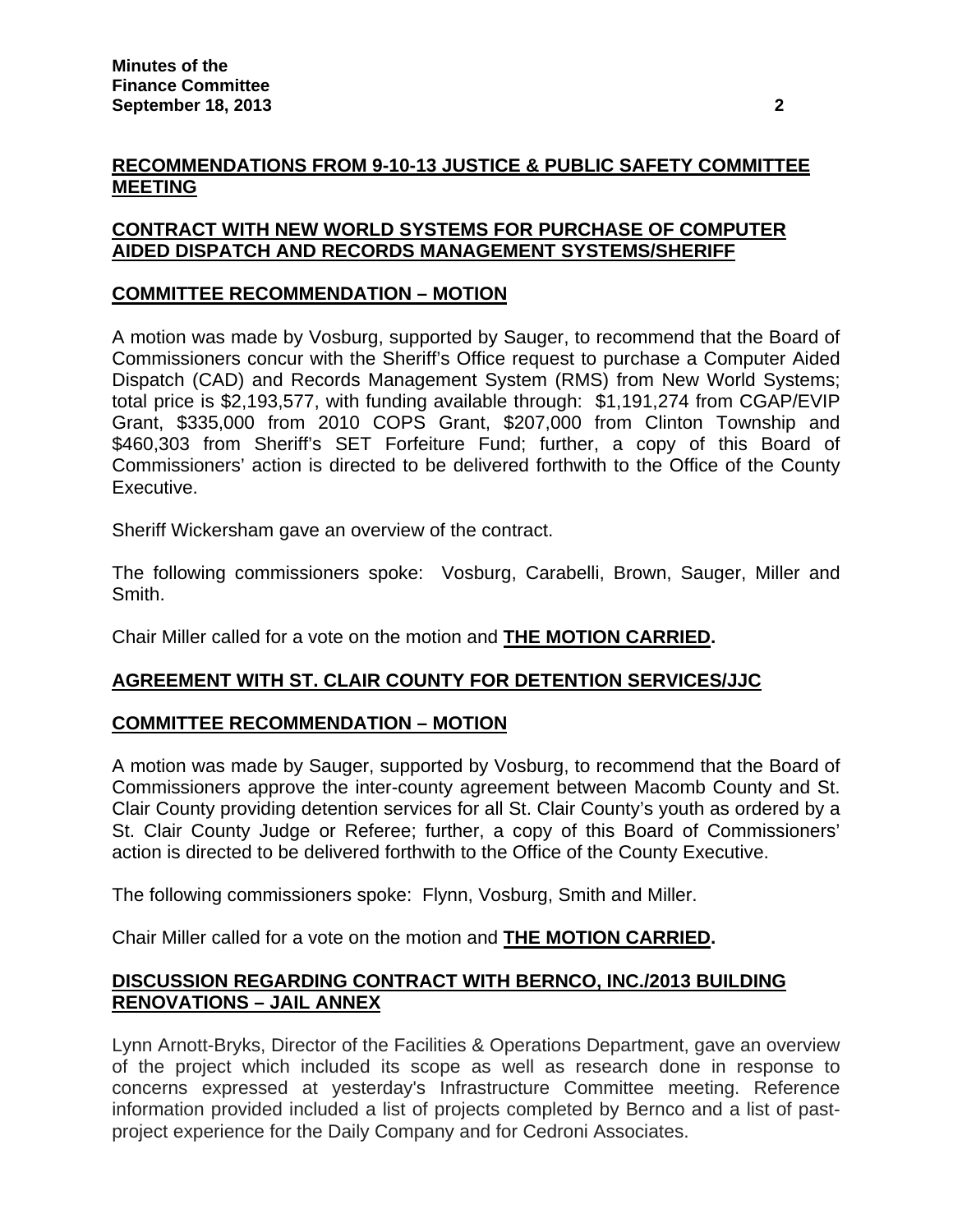The following commissioners spoke: Miller, Boyle, Carabelli, Smith, Brown, Mijac, Flynn, Klinefelt and Sabatini.

Chair Miller noted that the contract will be on the October  $10<sup>th</sup>$  Finance Committee agenda.

## **RECOMMENDATIONS FROM 9-17-13 INFRASTRUCTURE COMMITTEE MEETING**

### **CONTRACT WITH FLORENCE CEMENT COMPANY/DEPARTMENT OF ROADS**

### **COMMITTEE RECOMMENDATION – MOTION**

A motion was made by Sabatini, supported by Brown, to recommend that the Board of Commissioners approve the contract between the Macomb County Department of Roads and Florence Cement Company for concrete pavement repairs on westbound M-59 from Garfield Road to Romeo Plank Road at a cost of \$235,318.75; further, a copy of this Board of Commissioners' action is directed to be delivered forthwith to the Office of the County Executive.

The following commissioners spoke: Carabelli, Miller, Vosburg, Brown and Flynn.

Chair Miller called for a vote on the motion and **THE MOTION CARRIED.** 

# **THIRD PARTY AGREEMENT WITH URS CORPORATION/DEPARTMENT OF ROADS**

## **COMMITTEE RECOMMENDATION – MOTION**

A motion was made by Sabatini, supported by Sauger, to recommend that the Board of Commissioners approve the third party agreement between the Macomb County Department of Roads and URS Corporation for engineering services for the Traffic Operation Center for the Fiscal Year of October 1, 2013 through September 30, 2014; further, a copy of this Board of Commissioners' action is directed to be delivered forthwith to the Office of the County Executive.

Bob Hoepfner gave an overview of the contract.

The following commissioners spoke: Miller and Carabelli.

Chair Miller called for a vote on the motion and **THE MOTION CARRIED.**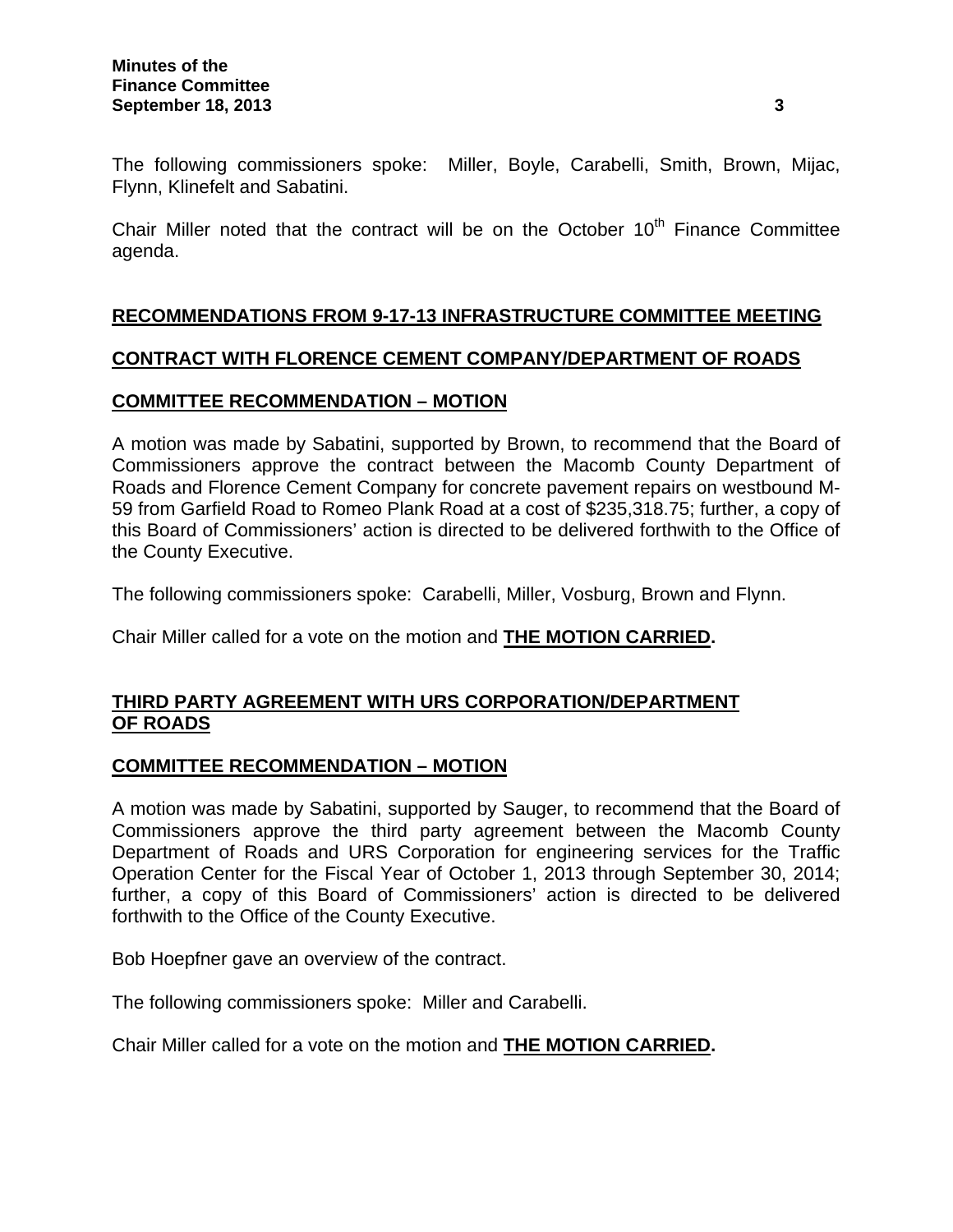# **CONTRACT WITH BS&A FOR COUNTY DELINQUENT TAX SYSTEM/IT**

#### **COMMITTEE RECOMMENDATION – MOTION**

A motion was made by Carabelli, supported by Vosburg, to recommend that the Board of Commissioners approve the BS&A contract for the County Delinquent Tax System; further, a copy of this Board of Commissioners' action is directed to be delivered forthwith to the Office of the County Executive.

The following commissioner spoke: Flynn.

Chair Miller called for a vote on the motion and **THE MOTION CARRIED.** 

## **CONTRACT WITH BS&A FOR PRINCIPAL RESIDENCE EXEMPTION AUDIT.NET SOFTWARE**

## **COMMITTEE RECOMMENDATION – MOTION**

A motion was made by Sabatini, supported by Brown, to recommend that the Board of Commissioners approve the BS&A contract for the Principal Residence Exemption Audit.NET software; further, a copy of this Board of Commissioners' action is directed to be delivered forthwith to the Office of the County Executive. **THE MOTION CARRIED.** 

## **ITEM WAIVED BY INFRASTRUCTURE COMMITTEE CHAIR**

## **CONTRACT WITH MICHIGAN DEPARTMENT OF TRANSPORTATION (MDOT) FOR TRAFFIC OPERATIONS CENTER**

## **COMMITTEE RECOMMENDATION – MOTION**

A motion was made by Carabelli, supported by Sabatini, to recommend that the Board of Commissioners approve the contract between the Macomb County Department of Roads and the Michigan Department of Transportation for the Traffic Operations Center operations for the Fiscal Year of October 1, 2013 through September 30, 2014; further, a copy of this Board of Commissioners' action is directed to be delivered forthwith to the Office of the County Executive.

Bob Hoepfner gave an overview of the contract.

The following commissioners spoke: Miller and Flynn.

Chair Miller called for a vote on the motion and **THE MOTION CARRIED.**